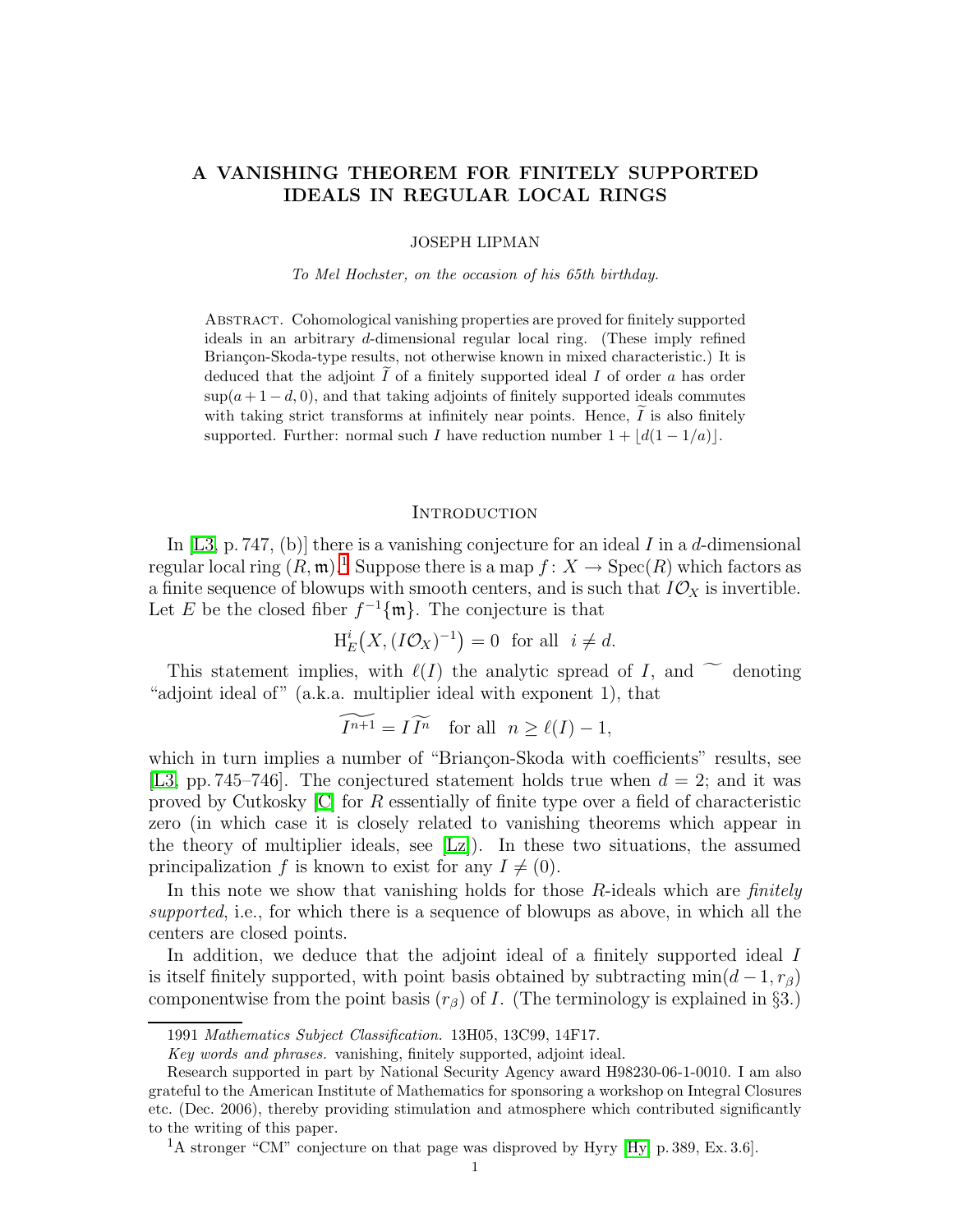More consequences of vanishing are scattered throughout §§3–4. For example, for finitely supported I, Proposition [3.4](#page-7-0) generalizes the above relation  $\widetilde{I^{n+1}} = \widetilde{I}\widetilde{I^n}$ ; and when, furthermore, I is the integral closure  $\overline{J}$  of a d-generated ideal J—whence  $J\widetilde{I^{d-1}} = \widetilde{I^d}$  —Proposition [4.2](#page-9-0) gives that  $J\widetilde{I^{d-2}} = \widetilde{I^{d-1}} \cap J \neq \widetilde{I^{d-1}}$  (unless  $I = R$ ), and that  $J: I = \widetilde{J^{d-1}} + J = \widetilde{I^{d-1}} + J$ . Moreover, for  $1 \le t \le d$ ,  $J\overline{J^{t-1}} = \overline{J^t}$  if and only if  $t > d(1 - 1/\text{ord}_{\alpha}(J)).$ 

# 1. Reformulation of vanishing

Let K be a field. We denote by Greek letters  $\alpha, \beta, \gamma, \ldots$  regular local rings of dimension  $\geq 2$ , with fraction field K; and we refer to such objects as "points."

From now on  $\alpha$  will be a d-dimensional point, with maximal ideal  $\mathfrak{m}_{\alpha}$ , and  $f: X \to \text{Spec}(\alpha)$  will be a proper birational map, with X regular (i.e., the local ring  $\mathcal{O}_{X,x}$  is regular for every  $x \in X$ ).

Let  $E_1, E_2, \ldots, E_r$  be the  $(d-1)$ -dimensional reduced irreducible components of the closed fiber  $E := f^{-1}\{\mathfrak{m}_{\alpha}\}\.$  The local ring on X of the generic point of  $E_i$  is a discrete valuation ring  $R_i$ , whose corresponding valuation we denote by  $v_i$ . Since the regular ring  $\alpha$  is universally catenary [\[GD4,](#page-10-2) (5.6.4)], the residue field of  $R_i$  has transcendence degree  $d-1$  over  $\alpha/\mathfrak{m}_{\alpha}$ . There is then a unique point  $\beta_i$  infinitely near to  $\alpha$  such that  $v_i$  is the order valuation  $\text{ord}_{\beta_i}$  associated with  $\beta_i$ , see [\[L1,](#page-11-2) §1, pp. 204, 208].[2](#page-1-0)

We say that a point  $\beta'$  is *proximate to* another point  $\beta''$ , and write  $\beta' \succ \beta''$ , when β' is infinitely near to β'' and the valuation ring of ord<sub>β''</sub> is the localization of β' at a height one prime ideal. For each  $i, j$  such that  $\beta_i \succ \beta_j$ , let  $\mathfrak{p}_{ij}$  be the height one prime ideal in  $\beta_i$  such that the localization  $(\beta_i)_{\mathfrak{p}_{ij}}$  is the valuation ring  $R_j$  of  $v_j$ . Using induction on the length of the blowup sequence from  $\beta_j$  to  $\beta_i$ , one checks that  $v_i(\mathfrak{p}_{ij}) = 1$ .

<span id="page-1-1"></span>**Lemma 1.1.** Let I be a nonzero  $\alpha$ -ideal. Then for each  $i = 1, 2, ..., r$ , we have

$$
v_i(I) \ge \sum_{\{j \mid \beta_j \prec \beta_i\}} v_j(I).
$$

(By convention, the sum of the empty family of integers is 0.)

*Proof.* After reindexing, we may assume that  $\beta_1, \beta_2, \ldots, \beta_s$  are all the  $\beta_j$  such that  $\beta_j \prec \beta_i$ ; and then use that for some  $\beta_i$ -ideal  $I_i$  we have  $I\beta_i = \mathfrak{p}_{i1}^{v_1(I)}$  $\overset{v_1(I)}{\vphantom{\overbrace{\overbrace{\overline{v}}}}\vphantom{\overbrace{\overline{v}}}}\mathfrak{p}_{is}^{v_s(I)}I_i. \quad \Box$ **Definition 1.2.** A divisor  $\sum_{i=1}^{r} n_i E_i$  is *full* if for each *i*, it holds that  $n_i \geq 0$  and that, with preceding notation,

$$
n_i \ge \sum_{\{j \,|\, \beta_j \prec \beta_i\}} n_j
$$

.

**Examples 1.2.2.** (a) For any nonzero  $\alpha$ -ideal *I*, the divisor  $\sum_{i=1}^{r} v_i(I) E_i$  is full.

- (b) Any finite sum of full divisors is full.
- (c) If  $D = \sum_i n_i E_i$  is full, and  $0 \le c \in \mathbb{R}$ , then  $\lfloor cD \rfloor := \sum_i \lfloor cn_i \rfloor E_i$  is full.

(As usual, for any  $\rho \in \mathbb{R}$ ,  $[\rho]$  is the greatest integer  $\leq \rho$ .)

<span id="page-1-0"></span><sup>&</sup>lt;sup>2</sup> The *first neighborhood* of  $\alpha$  consists of all points of the form  $\mathcal{O}_{Z,z}$  where  $\varphi: Z \to \text{Spec}(\alpha)$  is the blowup of  $m_\alpha$  and  $z \in \varphi^{-1}\{m_\alpha\}$ . A point  $\beta$  is *infinitely near to*  $\alpha$  if there is a finite sequence of points beginning with  $\alpha$ , ending with  $\beta$ , and such that each member other than  $\alpha$  is in the first neighborhood of the preceding member.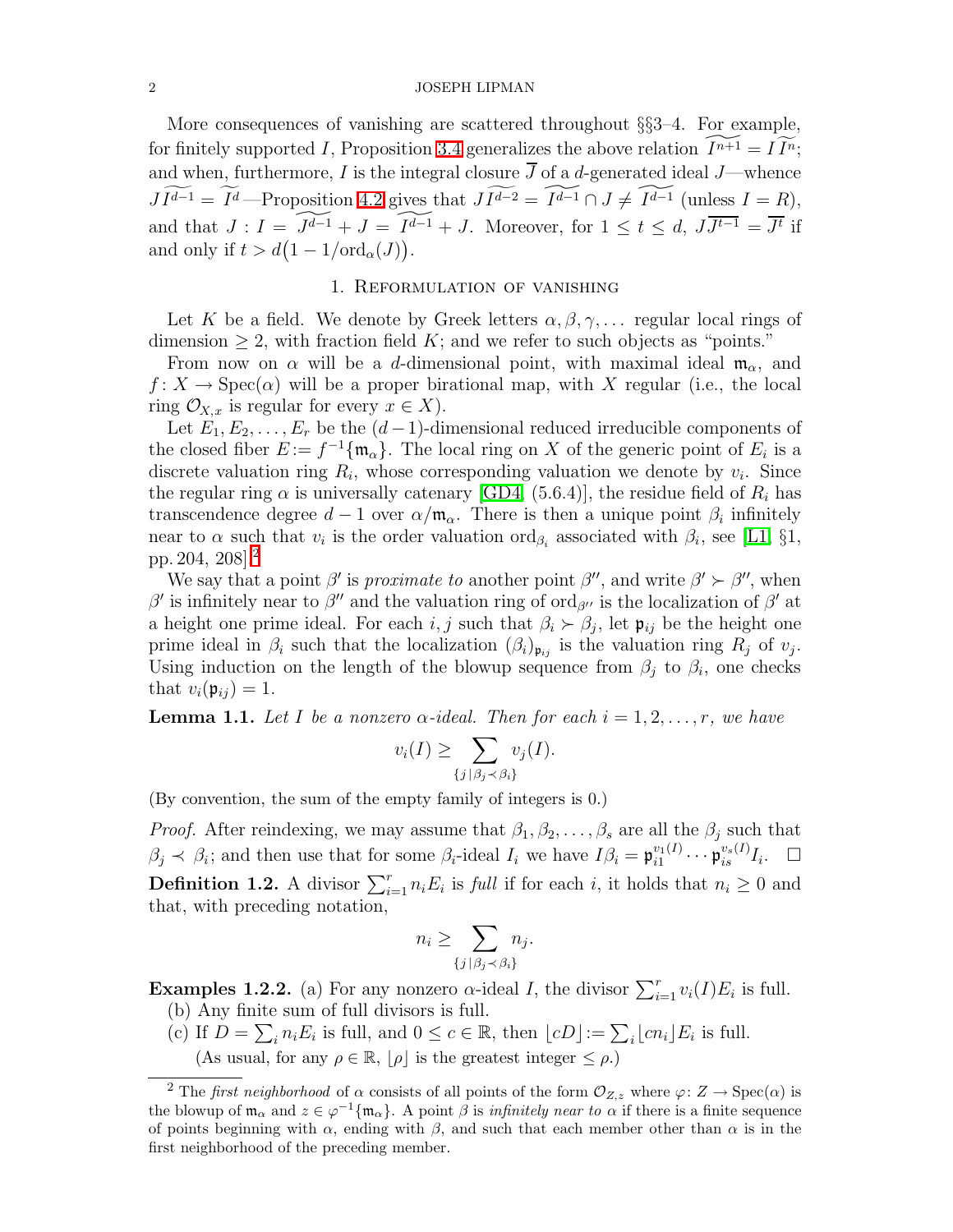<span id="page-2-1"></span>Conjecture 1.3. If  $D = \sum_{i=1}^{r} n_i E_i$  is a full divisor then  $H_E^i(X, \mathcal{O}_X(D)) = 0$  for all  $i \neq d$ .

(This holds, obviously, when  $i \leq 0$  or  $i > d$ .)

<span id="page-2-0"></span>We assume henceforth that f is a composition

(1.3.1) 
$$
X = X_n \to X_{n-1} \to \cdots \to X_0 = \text{Spec}(\alpha)
$$

where each  $X_{i+1} \to X_i$   $(i < n)$  is the blowup of a regular closed subscheme of  $X_i$ .

**Example 1.3.2.** For f as in [\(1.3.1\)](#page-2-0), the conjecture holds when  $D = 0$ , in which case it is usually referred to as (an instance of) Grauert-Riemenschneider vanishing.

Indeed, for this to hold,  $[L2, p. 153, Lemma 4.2]$  shows it enough that the natural derived-category map  $\tau: \alpha \to \mathbb{R}\Gamma(X, \mathcal{O}_X)$  be an isomorphism; and a straightforward induction, using the natural isomorphism  $\mathbf{R}\Gamma(X,\mathcal{O}_X) \cong \mathbf{R}\Gamma(Z,\mathbf{R}h_*\mathcal{O}_X)$ associated to a suitable factorization of f as  $X \stackrel{h}{\rightarrow} Z \stackrel{g}{\rightarrow} Y$ , reduces proving that  $\tau$  is an isomorphism to the case of a single blowup, where it follows from [\[GD3,](#page-10-3) (2.1.14) and  $(4.2.1)$  (since the fibers of  $\tau$  are single points or projective spaces), or from [\[L2,](#page-11-3) Theorems 4.1 and 5] (since regular local rings are pseudo-rational [\[LT,](#page-11-4) §4]).

Set  $U := \text{Spec}(\alpha) - \{\mathfrak{m}_{\alpha}\}, V := f^{-1}U$ . From [1.3.2](#page-8-0) one gets a natural isomorphism  $\mathcal{O}_U \longrightarrow \mathbf{R}f_*\mathcal{O}_V$ , whence  $\mathrm{H}^i(V, \mathcal{O}_V) \cong \mathrm{H}^i(U, \mathcal{O}_U)$  for all i. But  $\mathrm{H}^0(U, \mathcal{O}_U) \cong \alpha$ , and for  $0 < i < d-1$ ,  $H^{i}(U, \mathcal{O}_{U}) \cong H^{i+1}_{\mathfrak{m}_{\alpha}}(\alpha) = 0$ . Hence, for  $D := \sum_{i=1}^{r} n_{i}E_{i}$   $(n_{i} \geq 0)$ (so that  $\mathcal{O}_X(D)|_V = \mathcal{O}_V$ , and  $H^0(\mathcal{O}_X(D)) = \alpha$ ), the natural exact sequences

$$
H^{i-1}(X, \mathcal{O}_X(D)) \to H^{i-1}(V, \mathcal{O}_V) \to H^i_E(X, \mathcal{O}_X(D)) \xrightarrow{\psi^i} H^i(X, \mathcal{O}_X(D)) \to H^i(V, \mathcal{O}_V)
$$

show that  $\psi^i$  is an isomorphism for  $0 < i < d-1$ , and  $\psi^{d-1}$  is injective.

Furthermore, if  $\mathfrak{m}_{\alpha} \mathcal{O}_X$  is *invertible*, and we take the harmless liberty of identifying the closed fiber E with the corresponding divisor, so that  $\mathfrak{m}_{\alpha} \mathcal{O}_X = \mathcal{O}_X(-E)$ , then applying  $\lim_{n \to \infty}$  to the exact row of the natural diagram

$$
\operatorname{Ext}^{d-1}(\mathcal{O}_{nE}, \mathcal{O}_X(D)) \longrightarrow \operatorname{Ext}^{d-1}(\mathcal{O}_X, \mathcal{O}_X(D)) \longrightarrow \operatorname{Ext}^{d-1}(\mathcal{O}_X(-nE), \mathcal{O}_X(D))
$$
  
\n
$$
\simeq \downarrow \qquad \qquad \downarrow \simeq
$$
  
\n
$$
\operatorname{H}^{d-1}(X, \mathcal{O}_X(D)) \qquad \qquad \operatorname{H}^{d-1}(X, \mathcal{O}_X(D+nE))
$$

we deduce a natural exact sequence

$$
0 \longrightarrow \mathrm{H}^{d-1}_E(X, \mathcal{O}_X(D)) \xrightarrow{\psi} \mathrm{H}^{d-1}(X, \mathcal{O}_X(D)) \longrightarrow \lim_{\longrightarrow} \mathrm{H}^{d-1}(X, \mathcal{O}_X(D + nE))
$$

where, one verifies,  $\psi$  is the above injective map  $\psi^{d-1}$ .

<span id="page-2-2"></span>Thus for f as in [\(1.3.1\)](#page-2-0) such that, further,  $\mathfrak{m}_{\alpha} \mathcal{O}_X = \mathcal{O}_X(-E)$  is invertible, Conjecture [1.3](#page-2-1) becomes:

Conjecture 1.4. If  $D = \sum_{i=1}^{r} n_i E_i$  is a full divisor then  $H^{i}(X, \mathcal{O}_{X}(D)) = 0$  for  $0 < i < d-1$ ,

and for all  $n > 0$  the natural map is an injection

$$
\mathrm{H}^{d-1}(X,\mathcal{O}_X(D)) \hookrightarrow \mathrm{H}^{d-1}(X,\mathcal{O}_X(D+nE)).
$$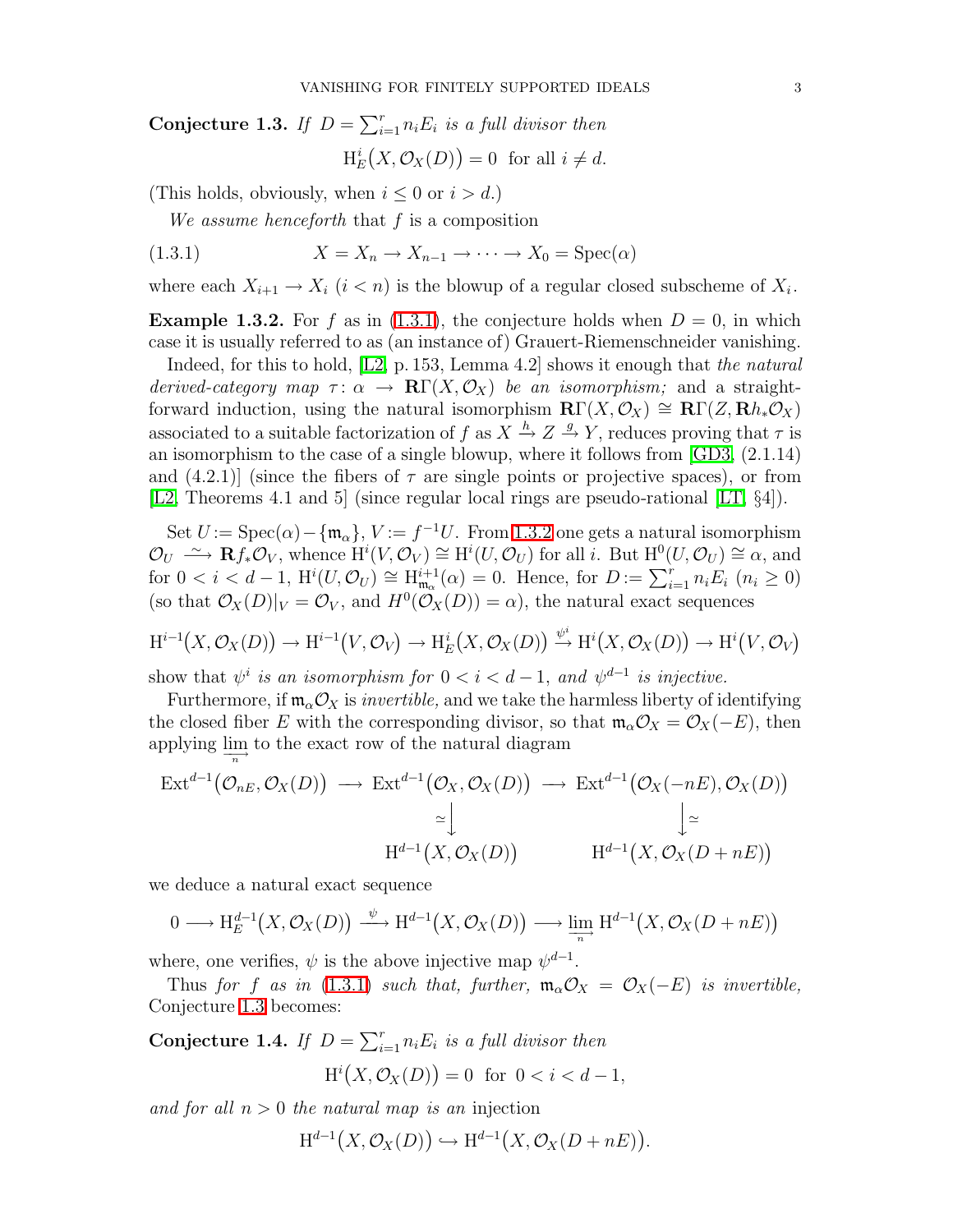### 2. A special case

We prove Conjectures [1.3](#page-2-1) and [1.4](#page-2-2) in a special case.

<span id="page-3-1"></span>**Theorem 2.1.** With  $\alpha$  as before, suppose the map  $f: X \to \text{Spec}(\alpha)$  factors as

$$
X = X_r \to X_{r-1} \to \cdots \to X_0 = \text{Spec}(\alpha) \qquad (r > 0),
$$

where for  $0 \leq i < r$  the map  $X_{i+1} \to X_i$  is the blowup of a closed point of  $X_i$ . Then Conjecture [1.4—](#page-2-2)and thus Conjecture [1.3—](#page-2-1)holds true.

*Proof.* We proceed by induction on r. We often write  $H^{i}(-)$  for  $H^{i}(X, -)$ .

Suppose  $r = 1$ , so that, with preceding notation,  $E = E_1$  and  $D = n_1 E$   $(n_1 \ge 0)$ . For any  $q \ge 0$  there is a standard exact sequence, with  $\mathcal{O}_E(mE) := \mathcal{O}_E \otimes \mathcal{O}_X(mE)$ ,

$$
0 \to \mathcal{O}_X(qE) \to \mathcal{O}_X((q+1)E) \to \mathcal{O}_E((q+1)E) \to 0.
$$

Here  $E \cong \mathbb{P}^{d-1}$ , the  $(d-1)$ -dimensional projective space over the field  $\alpha/\mathfrak{m}_{\alpha}$ , and  $\mathcal{O}_E(E) \cong \mathcal{O}_{\mathbb{P}^{d-1}}(-1)$ ; so  $\text{H}^{i}(\mathcal{O}_E((q+1)E)) = 0$  for  $i < d-1$ . Thus for  $0 < i < d-1$ there are natural isomorphisms

$$
H^{i}(\mathcal{O}_{X}(qE)) \longrightarrow H^{i}(\mathcal{O}_{X}((q+1)E));
$$

and since, by Example [1.3.2,](#page-8-0)  $H^i(\mathcal{O}_X) = 0$ , it follows that  $H^i(\mathcal{O}_X(n_1E)) = 0$ .

Moreover, for every  $q$  the natural map

$$
H^{d-1}(\mathcal{O}_X(qE)) \to H^{d-1}(\mathcal{O}_X((q+1)E)) = H^{d-1}(\mathcal{O}_X(qE+E))
$$

is injective, whence so is  $H^{d-1}(\mathcal{O}_X(n_1E)) \to H^{d-1}(\mathcal{O}_X(n_1E+nE)).$ 

Next, when  $r > 1$ , let  $g: Y \to \text{Spec}(\alpha)$  be the composition of  $r - 1$  closed-point blowups, and  $h: X \to Y$  the blowup of a closed point  $y \in Y$ . Make the indexing such that  $E_1$  is the closed fiber of h. With  $v_i$  as in §1, and  $2 \leq i \leq r$ , let  $E'_i$  be the center of  $v_i$  on Y. Arrange further that  $E'_2, \ldots, E'_s$  are all of the  $E'_i$  which pass through y. Fullness of  $D = \sum_{i=1}^{r} n_i E_i$  entails  $n_1 \geq n_2 + \cdots + n_s$ .

Let  $D' := n_2 E'_2 + \cdots + n_r E'_r$ ; and let  $h^{-1} D'$  be the divisor

$$
h^{-1}D' := (n_2 + \cdots + n_s)E_1 + n_2E_2 + \cdots + n_rE_r,
$$

so that  $\mathcal{O}_X(h^{-1}D') = h^*\mathcal{O}_Y(D')$ . Fullness of D' follows from that of D, because for  $i > 1$ ,  $\beta_i$  is not proximate to  $\beta_1$ . So the inductive hypothesis gives that Conjecture [1.4](#page-2-2) holds for D'. It follows that it also holds for  $h^{-1}D'$ : indeed, as  $\mathbf{R}h_*\mathcal{O}_X = \mathcal{O}_Y$  (cf. [1.3.2\)](#page-8-0), the standard projection isomorphism gives

$$
\mathbf{R}\Gamma(X,\mathcal{O}_X(h^{-1}D')) = \mathbf{R}\Gamma(Y,\mathbf{R}h_*(\mathcal{O}_X \otimes h^*\mathcal{O}_Y(D')))
$$
  
\n
$$
\cong \mathbf{R}\Gamma(Y,\mathbf{R}h_*(\mathcal{O}_X) \otimes \mathcal{O}_Y(D')) = \mathbf{R}\Gamma(Y,\mathcal{O}_Y(D')),
$$

and similarly for the full divisor  $D' + nE'$ , where E' is the full divisor such that  $\mathcal{O}_Y(-E') = \mathfrak{m}_\alpha \mathcal{O}_Y$  (see [1.2.2\)](#page-8-0), so that  $h^{-1}(D' + nE') = h^{-1}(D') + nE$ , whence

$$
\mathrm{H}^i\big(X,\mathcal{O}_X(h^{-1}D')\big)\cong\mathrm{H}^i\big(Y,\mathcal{O}_Y(D')\big)=0\qquad(0
$$

and the natural map

$$
\mathrm{H}^{d-1}\big(X,\mathcal{O}_X(h^{-1}D')\big)\to \mathrm{H}^{d-1}\big(X,\mathcal{O}_X(h^{-1}D'+nE)\big)
$$

<span id="page-3-0"></span>is isomorphic to the natural injection

$$
H^{d-1}(Y, \mathcal{O}_Y(D')) \hookrightarrow H^{d-1}(Y, \mathcal{O}_Y(D'+nE')).
$$

It will therefore be enough to show the following: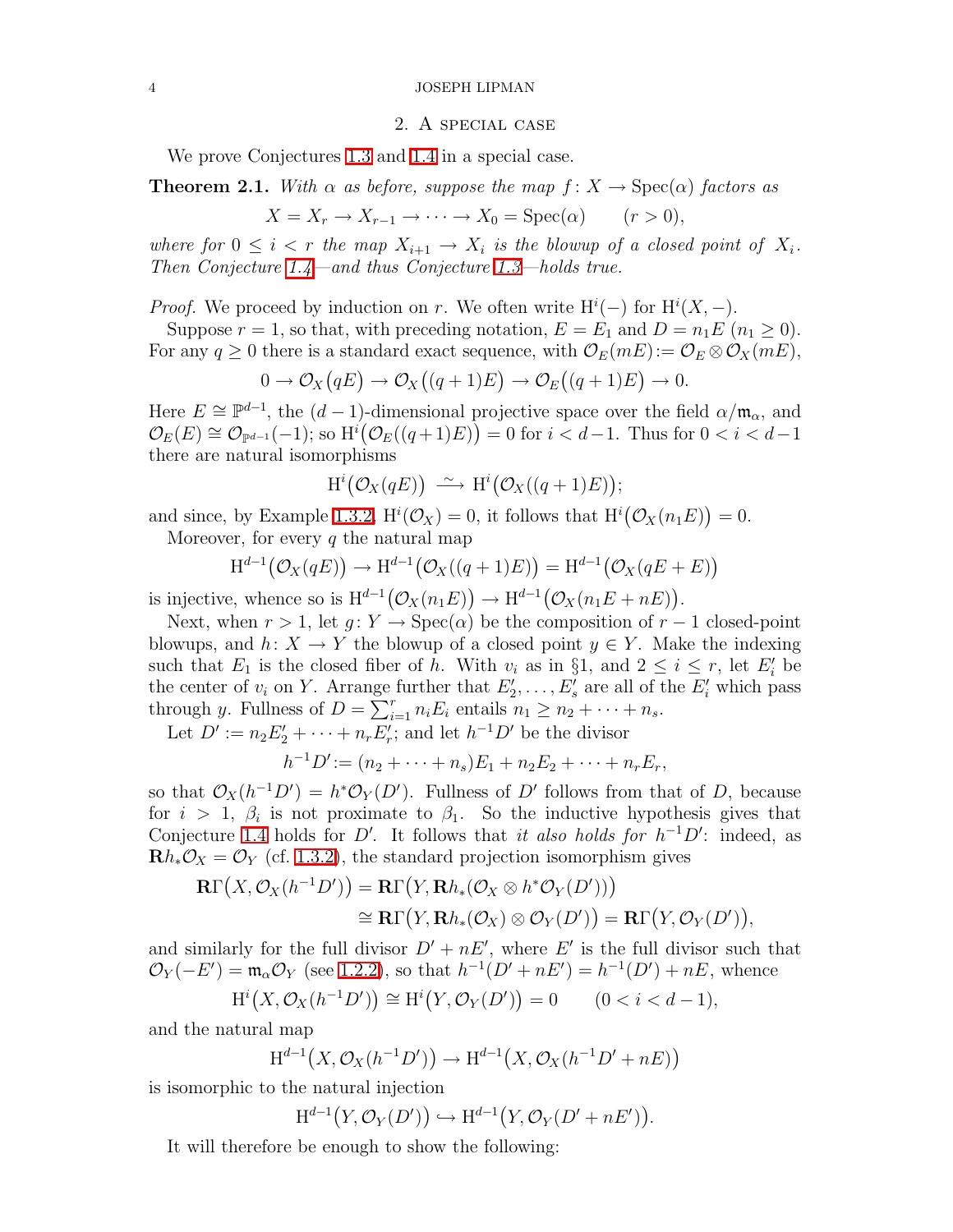**Lemma 2.2.** If Conjecture [1.4](#page-2-2) holds for a divisor  $D_{\nu} := \nu E_1 + n_2 E_2 + \cdots + n_r E_r$ where  $\nu \geq n_2 + \cdots + n_s$ , then it holds for  $D_{\nu+1}$ .

*Proof.* Denote the residue field of y by  $\kappa(y)$ , so that  $E_1 \cong \mathbb{P}^{d-1}_{\kappa(y)}$  $\kappa(y)$ . For any  $n \geq 0$ , there is the usual exact sequence

$$
0 \to \mathcal{O}_X(D_\nu + nE) \to \mathcal{O}_X(D_{\nu+1} + nE) \to \mathcal{O}_{E_1} \otimes \mathcal{O}_X(D_{\nu+1} + nE) \to 0.
$$

Moreover, with  $N := n_2 + \cdots + n_s - \nu - 1$ ,

$$
\mathcal{O}_{E_1} \otimes \mathcal{O}_X(D_{\nu+1} + nE) \cong \mathcal{O}_{E_1}(N).
$$

To see this, just note, with  $\lambda: E_1 \hookrightarrow X$  the inclusion, that  $\lambda^* \mathcal{O}_X(E_1) \cong \mathcal{O}_{E_1}(-1)$ , that if  $2 \leq j \leq s$  then since  $E'_j$  (see above) is a regular subscheme of Y passing through  $y$ , therefore

$$
\lambda^* \mathcal{O}_X(E_j) \cong \lambda^* (h^* \mathcal{O}_Y(E'_j) \otimes \mathcal{O}_X(-E_1)) \cong \lambda^* (\mathcal{O}_X(-E_1)) \cong \mathcal{O}_{E_1}(1),
$$

that if  $j > s$  then  $\lambda^* \mathcal{O}_X(E_j) = \mathcal{O}_{E_1}$ , and that since  $\mathcal{O}_Y(E')|_U \cong \mathcal{O}_U$  for some open U containing y (E' as above), therefore  $\lambda^* \mathcal{O}_X(E) \cong \lambda^* h^* \mathcal{O}_Y(E') \cong \mathcal{O}_{E_1}$ .

Since  $N < 0$ , it follows in case  $n = 0$  that

$$
H^{i}(\mathcal{O}_{X}(D_{\nu})) \cong H^{i}(\mathcal{O}_{X}(D_{\nu+1})) \qquad (0 \leq i < d-1),
$$

so that  $\mathrm{H}^i(\mathcal{O}_X(D_\nu))=0 \implies \mathrm{H}^i(\mathcal{O}_X(D_{\nu+1}))=0.$  Furthermore, for any  $n \geq 0$ there is a natural injection  $H^{d-1}(\mathcal{O}_X(D_\nu+nE)) \hookrightarrow H^{d-1}(\mathcal{O}_X(D_{\nu+1}+nE)).$  There is then a commutative diagram, with exact rows,

$$
\begin{array}{cccc}\n0 & \longrightarrow & \mathrm{H}^{d-1}(\mathcal{O}_X(D_\nu)) & \longrightarrow & \mathrm{H}^{d-1}(\mathcal{O}_X(D_{\nu+1})) & \longrightarrow & \mathrm{H}^{d-1}(\mathcal{O}_{E_1}(N)) \\
& \downarrow & & \downarrow & & \downarrow & & \downarrow & \\
0 & \longrightarrow & \mathrm{H}^{d-1}(\mathcal{O}_X(D_\nu + nE)) & \longrightarrow & \mathrm{H}^{d-1}(\mathcal{O}_X(D_{\nu+1} + nE)) & \longrightarrow & \mathrm{H}^{d-1}(\mathcal{O}_{E_1}(N))\n\end{array}
$$

Hence if  $\psi_{\nu}$  is injective then so is  $\psi_{\nu+1}$ . Lemma [2.2](#page-3-0) results.

This completes the proof of Theorem [2.1](#page-3-1)

<span id="page-4-1"></span>**Remarks 2.3.** With f as in Theorem [2.1,](#page-3-1) and  $E_i$ ,  $\beta_i$  as before, set

$$
E_i^* := \sum_{\{j \mid \beta_j \supset \beta_i\}} \text{ord}_{\beta_j}(\mathfrak{m}_{\beta_i}) E_j.
$$

So if **p** is the  $r \times r$  proximity matrix with  $p_{ii} = 1$ ,  $p_{ji} = -1$  if  $\beta_j \prec \beta_i$ , and  $p_{ji} = 0$ otherwise, then by [\[L4,](#page-11-5) p. 301, (4.6)] (whose proof is valid in any dimension),

<span id="page-4-0"></span>(2.3.1) 
$$
(E_1^*, \ldots, E_r^*)^{\dagger} = \mathbf{p}^{-1}(E_1, \ldots, E_r)^{\dagger}
$$

where "t" means "transpose". Then, for any  $n_1, \ldots, n_r \in \mathbb{Z}$ , premultiplying both sides of  $(2.3.1)$  by  $(n_1, \ldots, n_r)$ **p** yields

$$
\sum_{i=1}^{r} (n_i - \sum_{\{j \mid \beta_j < \beta_i\}} n_j) E_i^* = \sum_{i=1}^{r} n_i E_i.
$$

Hence, the monoid of full divisors is freely generated by  $E_1^*, \ldots, E_r^*$ .

<span id="page-4-2"></span>For example, the *relative canonical divisor*  $K_f := (d-1)(E_1^* + \cdots + E_r^*)$  is full. Note that by [\[LS,](#page-11-6) pp. 201–202],  $\mathcal{J}_f := \mathcal{O}_X(-K_f)$  is the relative Jacobian ideal of f, and by [\[LS,](#page-11-6) p. 206, (2.3)],  $\omega_f := \mathcal{J}_f^{-1} = \mathcal{O}_X(K_f)$  is a canonical dualizing sheaf for f. (In fact, since f is a local complete intersection map,  $\omega_f \cong f' \mathcal{O}_{Spec(\alpha)}$ .)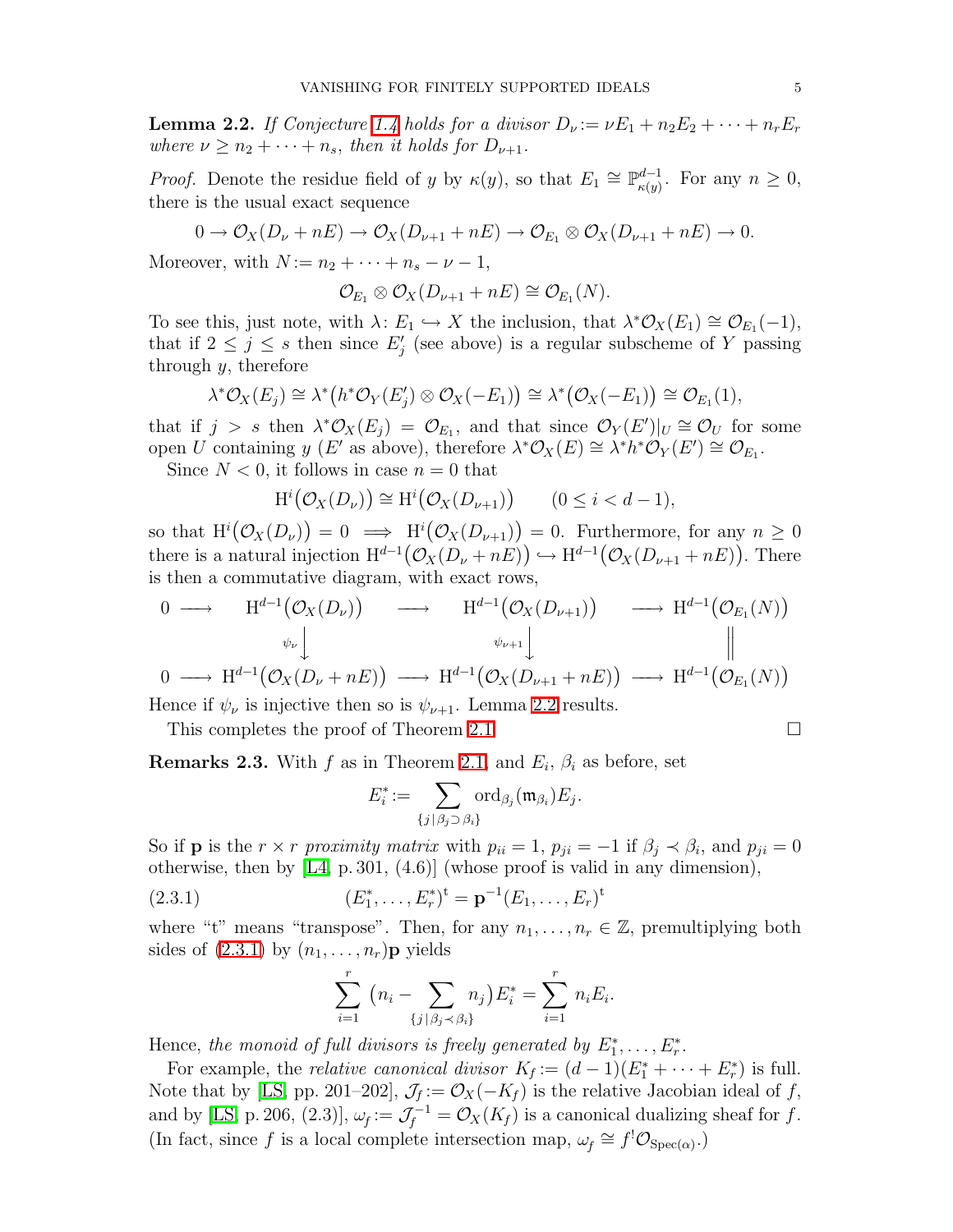Corollary 2.4. Under the hypotheses of Theorem [2.1](#page-3-1), the following hold for any full divisor D on X.

- (i)  $\mathrm{H}^{i}(X, \mathcal{O}_{X}(K_{f}-D))=0$  for all  $i \neq 0$ .
- (ii)  $H_E^i(X, \mathcal{O}_X(K_f D)) = 0$  for all  $i \neq 1, d$ .
- (iii)  $\mathrm{H}_{E}^{1}(X, \mathcal{O}_{X}(K_{f}-D)) \cong \alpha/\mathrm{H}^{0}(X, \mathcal{O}_{X}(K_{f}-D)).$
- (iv)  $H_E^d(X, \mathcal{O}_X(K_f D))$  is an injective hull of  $\alpha/\mathfrak{m}_{\alpha}$ .

*Proof.* For any invertible  $\mathcal{O}_X$ -module L, the  $\alpha$ -module  $\mathrm{H}^i(X, L \otimes \omega_f)$  is Matlis-dual to  $H_E^{d-i}(X, L^{-1})$  [\[L0,](#page-11-7) p. 188, Theorem]; and so (i) and (ii) result from Theorem [2.1](#page-3-1) by duality (via Conjectures [1.3](#page-2-1) and [1.4,](#page-2-2) respectively). Similarly, (iv) is dual to the obvious statement that  $H^0(X, \mathcal{O}_X(D)) = \alpha$ . Assertion (iii) results from the natural exact sequence

$$
0 = \mathrm{H}_{E}^{0}\big(X, \mathcal{O}_{X}(K_{f}-D)\big) \to \mathrm{H}^{0}\big(X, \mathcal{O}_{X}(K_{f}-D)\big) \to \alpha = \mathrm{H}^{0}\big(V, \mathcal{O}_{V}\big) \to \mathrm{H}_{E}^{1}\big(X, \mathcal{O}_{X}(K_{f}-D)\big) \to \mathrm{H}^{1}\big(X, \mathcal{O}_{X}(K_{f}-D)\big) \stackrel{\text{(i)}}{=} 0.
$$

# 3. Finitely supported ideals

Recall that an  $\alpha$ -ideal I is *finitely supported* if there is a map  $f: X \to \text{Spec}(\alpha)$ which factors as in Theorem [2.1](#page-3-1) such that the  $\mathcal{O}_X$ -module  $I\mathcal{O}_X$  is invertible. In this situation,  $I\mathcal{O}_X = \mathcal{O}_X(-D)$ , where, as in Example [1.2.2,](#page-8-0) D is a full divisor.<sup>[3](#page-5-0)</sup>

Also,  $H^0(X, I\mathcal{O}_X) = \overline{I}$ , the integral closure of  $I$ ; and with  $\omega_f = \mathcal{O}_X(K_f)$  as in Remark [2.3,](#page-4-1)  $H^0(X, \mathcal{O}_X(K_f - D)) = H^0(X, I\omega_f)$  is the *adjoint ideal*  $\widetilde{I}$ , see [\[L3,](#page-11-0) p. 742, (1.3.1)].

<span id="page-5-1"></span>The vanishing conjecture and various consequences hold for finitely supported ideals (but see Remark [4.1\)](#page-9-1).

**Corollary 3.1.** If  $f: X \to \text{Spec}(\alpha)$  is as in Theorem [2.1,](#page-3-1) and I is an  $\alpha$ -ideal such that  $\mathcal{I} := I \mathcal{O}_X$  is invertible, then the following all hold.

- (i)  $H_E^i(X, \mathcal{I}^{-1}) = H_E^i(X, \mathcal{I}^{-1}\omega_f) = 0$  for all  $i \neq d$ .
- (i)'  $\text{H}_E^i(X,\mathcal{I}) = \text{H}_E^i(X,\mathcal{I}\omega_f) = 0$  for all  $i \neq 1, d$ .
- (ii)  $\mathrm{H}^i(X,\mathcal{I}\omega_f) = \mathrm{H}^i(X,\mathcal{I}) = 0$  for all  $i \neq 0$ .
- (ii)'  $H^{i}(X, \mathcal{I}^{-1}\omega_{f}) = H^{i}(X, \mathcal{I}^{-1}) = 0$  for all  $i \neq d 1, 0$ .
- (iii)  $H^{d-1}(X, \mathcal{I}^{-1}\omega_f)$  is Matlis-dual to  $H_E^1(X, \mathcal{I}) \cong \alpha/\overline{I}$ .
- (iv)  $H^{d-1}(X, \mathcal{I}^{-1})$  is Matlis-dual to  $H_E^1(X, \mathcal{I}\omega_f) \cong \alpha/\widetilde{I}$ .
- (v)  $\mathrm{H}^{0}(X, \mathcal{I}^{-1}\omega_{f}) = \mathrm{H}^{0}(X, \mathcal{I}^{-1}) \cong \alpha.$
- (vi)  $H_E^d(X, \mathcal{I}) = H_E^d(X, \mathcal{I} \omega_f)$  is an injective hull of  $\alpha/\mathfrak{m}_{\alpha}$ .

*Proof.* Since the divisors D and  $K_f + D$  are both full, (i) and (ii)' follow from Theorem [2.1,](#page-3-1) via Conjectures [1.3](#page-2-1) and [1.4](#page-2-2) respectively; and, given the duality mentioned in the proof of Corollary [2.4,](#page-4-2) (iii) and (iv) both result from Corollary [2.4\(](#page-4-2)iii). Statement (v) is obviously true. Finally, (ii), (i)' and (vi) result from their respective dual versions (i), (ii)', and (v).

<span id="page-5-0"></span> ${}^{3}$ For more on finitely supported ideals, see [\[AGL\]](#page-10-4), [\[DC\]](#page-10-5), [\[Ga\]](#page-10-6), [\[Tn\]](#page-11-8).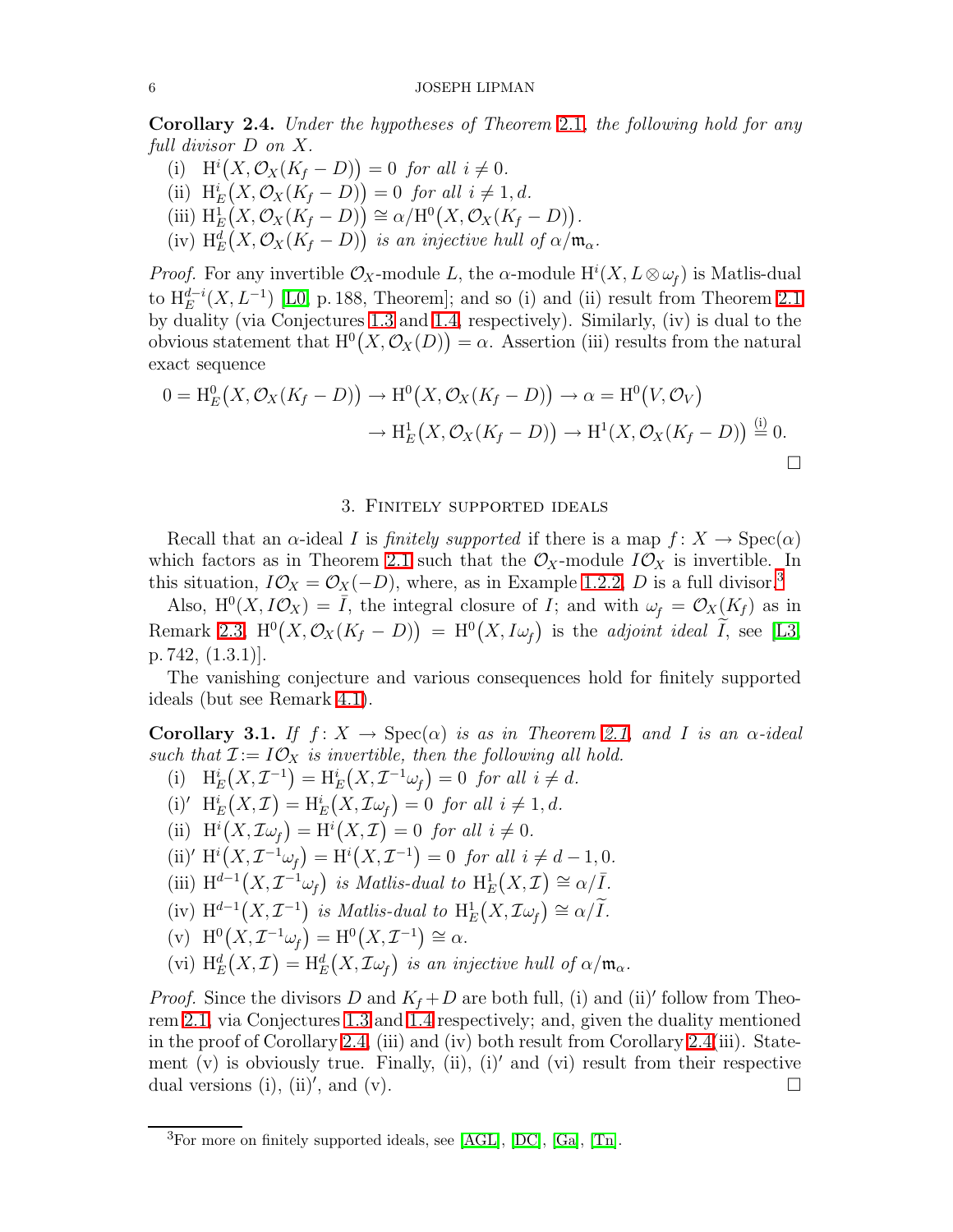**Remark 3.2.** For the vanishing of  $H_E^1(X, \mathcal{I}^{-1})$ , and hence its dual  $H^{d-1}(X, \mathcal{I}\omega_f)$ , it suffices that  $f$  factor as in  $(1.3.1)$ . Indeed, there is an exact, locally split, sequence

$$
0 \to C \to \mathcal{O}_X^n \to \mathcal{I} \to 0,
$$

whence, with  $(-)^* := \mathcal{H}om_{\mathcal{O}_X}(-, \mathcal{O}_X)$ , an exact sequence

(3.2.1) 
$$
0 \to \mathcal{I}^{-1} = \mathcal{I}^* \to \mathcal{O}_X^n \to C^* \to 0,
$$

giving another exact sequence

<span id="page-6-0"></span>
$$
0 = H_E^0(X, C^*) \to H_E^1(X, \mathcal{I})^{-1} \to H_E^1(X, \mathcal{O}_X^n) = 0
$$

where the first term vanishes because  $C^*$  is locally free, and the third by Example [1.3.2.](#page-8-0)

Tensoring [\(3.2.1\)](#page-6-0) with  $\omega_f$  (a dualizing sheaf, inverse to the relative Jacobian ideal) and noting that  $\mathrm{H}^{d-1}(X,\mathcal{O}_X)$  and hence its dual  $\mathrm{H}^1_E(X,\omega_f)$  vanish (Example [1.3.2\)](#page-8-0), one shows similarly that  $\mathrm{H}^1_E(\mathcal{I}^{-1}\omega_f)$  and its dual  $\mathrm{H}^{d-1}(X,\mathcal{I})$  both vanish.

The *point basis*  $\mathbf{B}(I)$  of a nonzero  $\alpha$ -ideal I is the family of nonnegative integers  $(\text{ord}_{\beta}(I^{\beta}))$  indexed by the set of all points  $\beta$  infinitely near to  $\alpha$ , with  $I^{\beta}$  the transform of I in  $\beta$  (i.e.,  $I^{\beta} := t^{-1}I\beta$ , where t is the gcd of the elements in I $\beta$ .)

Two nonzero  $\alpha$ -ideals have the same point basis iff their integral closures are the same, see [\[L1,](#page-11-2) p. 209, Prop.  $(1.10)$ ]. The proof in *loc. sit.* shows, moreover, that if I and J are  $\alpha$ -ideals such that  $\text{ord}_{\beta}(I^{\beta}) \leq \text{ord}_{\beta}(J^{\beta})$  for all  $\beta$ , then  $\overline{I} \supset \overline{J}$ , where  $\mu$ <sup>"-"</sup> denotes integral closure.

The ideal I is finitely supported iff I has finitely many base points, i.e.,  $\beta$  such that  $\text{ord}_{\beta}(I^{\beta}) \neq 0$ , see [\[L1,](#page-11-2) p. 213, (1.20), and p. 215, Remark]. Thus the product of two finitely supported ideals is still finitely supported.<sup>[4](#page-6-1)</sup>

Here is the main result in this section (proved for  $d = 2$  in [\[L3,](#page-11-0) p. 749, (3.1.2)]).

<span id="page-6-2"></span>**Theorem 3.3.** Let  $\alpha$  be a d-dimensional regular local ring  $(d \geq 2)$  and I a finitely supported  $\alpha$ -ideal, with point basis  $\mathbf{B}(I) = (r_\beta)$ . Then:

(1) ord<sub> $\alpha(\widetilde{I}) = \max(\text{ord}_{\alpha}(I) + 1 - d, 0);$  and</sub>

(2) for any  $\beta$  infinitely near to  $\alpha$ ,  $\widetilde{I^{\beta}} = (\widetilde{I})^{\beta}$ .

Hence the adjoint ideal  $\widetilde{I}$  is the unique integrally closed ideal with point basis  $\big(\max(r_\beta+1-d,0)\big)$ . In particular,  $\widetilde{I}$  is finitely supported.

**Remark 3.3.1.** A propos of (2),  $\overline{I^{\beta}} = \overline{I^{\beta}} \supset \overline{I^{\beta}}$  (where "-" denotes integral closure), see [\[L1,](#page-11-2) p. 207, Prop.  $(1.5)(vi)$ ]); but equality doesn't always hold ([\[Tn,](#page-11-8) Example 1.2]).

**Corollary 3.3.2.** For any finitely supported  $\alpha$ -ideal  $I, \ \widetilde{I} = \alpha \iff \text{ord}_{\alpha}(I) < d$ .

We also have the following *weak subadditivity* consequence:

**Corollary 3.3.3.** For finitely supported  $\alpha$ -ideals I, J, it holds that

$$
\widetilde{I}\widetilde{J}\supset \widetilde{IJ}.
$$

<span id="page-6-1"></span><sup>&</sup>lt;sup>4</sup>It can be seen, for any  $\alpha$ -ideal I and any d-dimensional infinitely near  $\beta$ , that if  $I^{\beta}$  is  $\mathfrak{m}_{\beta}$ -primary then  $\beta$  is dominated by a Rees valuation of I. Hence I is finitely supported iff every base point of I is d-dimensional. More constructively, I is finitely supported iff  $I\mathcal{O}_X$  is invertible where  $X \to \text{Spec}(\alpha)$  is obtained by successively blowing up all the finitely many d-dimensional infinitely near  $\beta$  such that  $\beta$  is dominated by a Rees valuation of I—in which case, with the notation of Remark [2.3,](#page-4-1)  $I\mathcal{O}_X = \mathcal{O}_X(-\sum_i \text{ord}_{\beta_i}(I^{\beta_i})E_i^*)$ .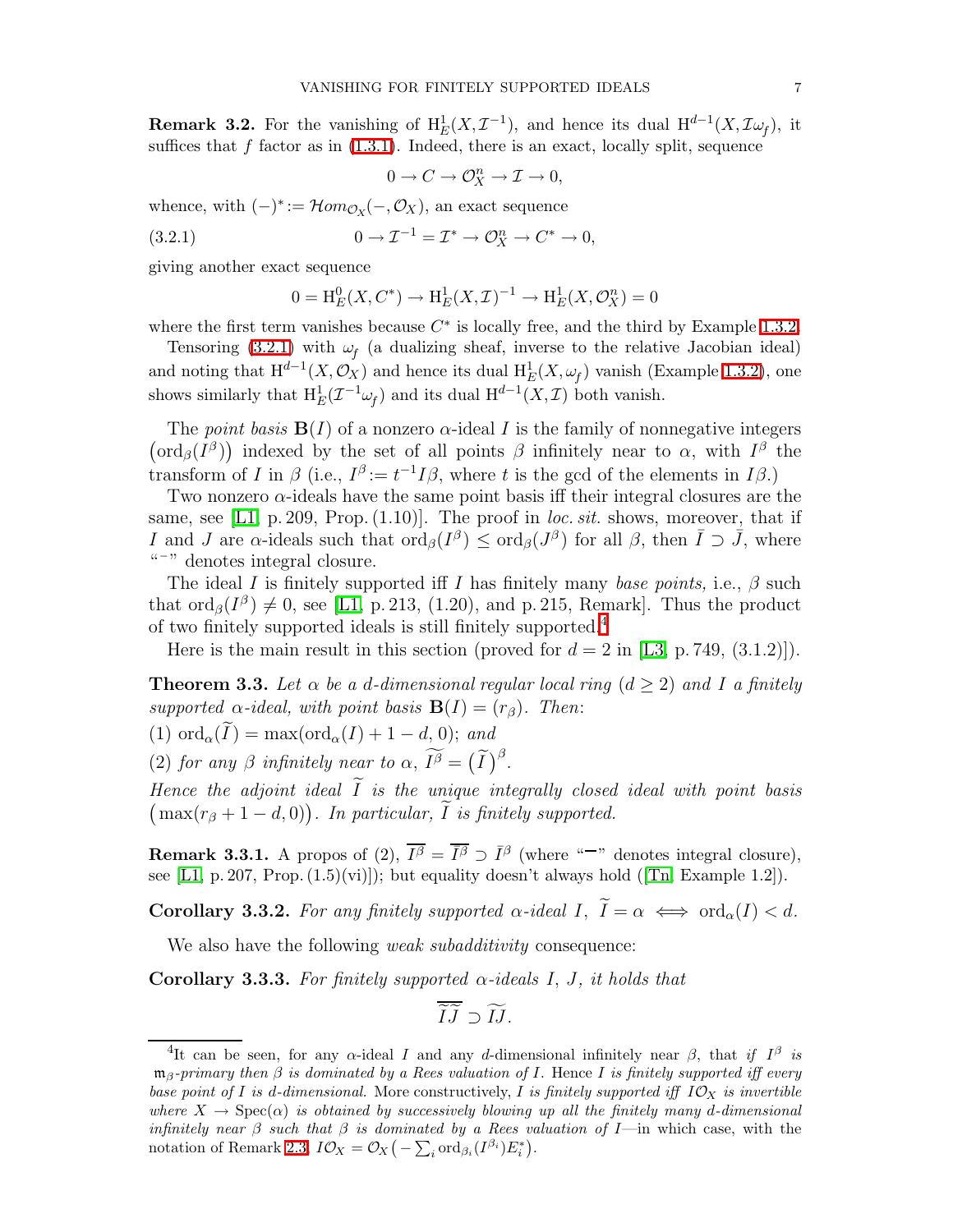*Proof.* One checks that for any nonnegative integers  $r$  and  $s$ ,

$$
\max(r+1-d,0) + \max(s+1-d,0) \le \max(r+s+1-d,0).
$$

Since "transform" respects products, therefore  $\text{ord}_{\beta}((\widetilde{I} \widetilde{J})^{\beta}) \leq \text{ord}_{\beta}((\widetilde{I} \widetilde{J})^{\beta})$  for all  $\beta$ , whence the conclusion (see above).

In the opposite direction lie the next Corollary and also Proposition [3.4](#page-7-0) below.

**Corollary 3.3.4.** For finitely supported  $\alpha$ -ideals I, J, it holds that

$$
\widetilde{IJ}\supset \overline{I\widetilde{J}},
$$

with equality if and only if  $\text{ord}_{\beta}(J^{\beta}) \geq d-1$  at every base point  $\beta$  of I.

*Proof.* The inclusion results from the equality  $\widetilde{IJ}: I = \widetilde{J}$  [\[L3,](#page-11-0) p. 741, (b) and (d)]. The point basis **B**  $\overline{1}$  $IJ$  $=:(r_{\beta})$  satisfies

$$
r_{\beta} = \mathrm{ord}_{\beta}\big(I^{\beta}\big) + \max\big(\mathrm{ord}_{\beta}(J^{\beta}) - d + 1, 0\big)
$$

[\[L1,](#page-11-2) p. 212, (1.15)], whence

$$
r_{\beta} = \max(\text{ord}_{\beta}(IJ)^{\beta}) - d + 1, 0) \iff either \text{ ord}_{\beta}(I^{\beta}) = 0
$$
  
or  $[\text{ord}_{\beta}(I^{\beta}) > 0 \text{ and } \text{ord}_{\beta}(J^{\beta}) \geq d - 1].$ 

For the proof of Theorem [3.3,](#page-6-2) we begin by proving Corollary [3.3.2.](#page-8-0)

Any  $\beta$  with  $I^{\beta} \neq \beta$  is d-dimensional [\[L1,](#page-11-2) p. 214, (1.22)], so since  $\alpha$  is regular, the residue field of  $\beta$  is finite over that of  $\alpha$ , see [\[GD4,](#page-10-2) (5.6.4)]. Hence, by [\[Hi,](#page-10-7) p. 217, Lemma 8]:

(\*) if  $\text{ord}_{\alpha}(I) < d$  then  $\text{ord}_{\beta}(I^{\beta}) < d$  for any infinitely near  $\beta$ .

With this in mind, recall from Remark [2.3](#page-4-1) that, with  $f: X \to \text{Spec}(\alpha)$  as at the beginning of this §3, and  $K_f =: \sum_i c_i E_i$  we have

$$
\widetilde{I} = \mathrm{H}^{0}\big(X, I\omega_{f}\big) = \mathrm{H}^{0}\Big(X, \mathcal{O}_{X}\big(\sum_{i} \big(c_{i} - \mathrm{ord}_{\beta_{i}}(I)\big)E_{i}\big)\Big),
$$

and

$$
c_i = \sum_{\beta_j \subset \beta_i} \text{ord}_{\beta_i}(\mathfrak{m}_j^{d-1}) \geq \sum_{\beta_j \subset \beta_i} \text{ord}_{\beta_j}(I^{\beta_j}) \text{ord}_{\beta_i}(\mathfrak{m}_j) = \text{ord}_{\beta_i}(I),
$$

the last equality by [\[L1,](#page-11-2) p. 209–210, Lemma (1.11)]. The implication " $\Leftarrow$ " in [3.3.2](#page-8-0) results.

Furthermore, if, say,  $E_1$  corresponds to the valuation ring of ord<sub> $\alpha$ </sub>, then

$$
\mathrm{ord}_{\alpha}(\widetilde{I}) \geq \mathrm{ord}_{\alpha}(I) - c_1 = \mathrm{ord}_{\alpha}(I) - (d-1).
$$

In particular, if  $\widetilde{I} = \alpha$  then  $\text{ord}_{\alpha}(I) \leq d - 1$ , giving the implication "  $\Rightarrow$ " in [3.3.2.](#page-8-0)

<span id="page-7-0"></span>Now Corollary [3.3.2](#page-8-0) and (\*) show that Theorem [3.3](#page-6-2) holds if  $\text{ord}_{\alpha}(I) < d$ . For the rest, we need the following key fact.

**Proposition 3.4.** Let I and J be finitely supported  $\alpha$ -ideals such that for each  $\beta$ infinitely near to  $\alpha$ , ord $_{\beta}(J^{\beta}) \geq (d-1) \text{ord}_{\beta}(I^{\beta})$ . Then

$$
IJ = IJ.
$$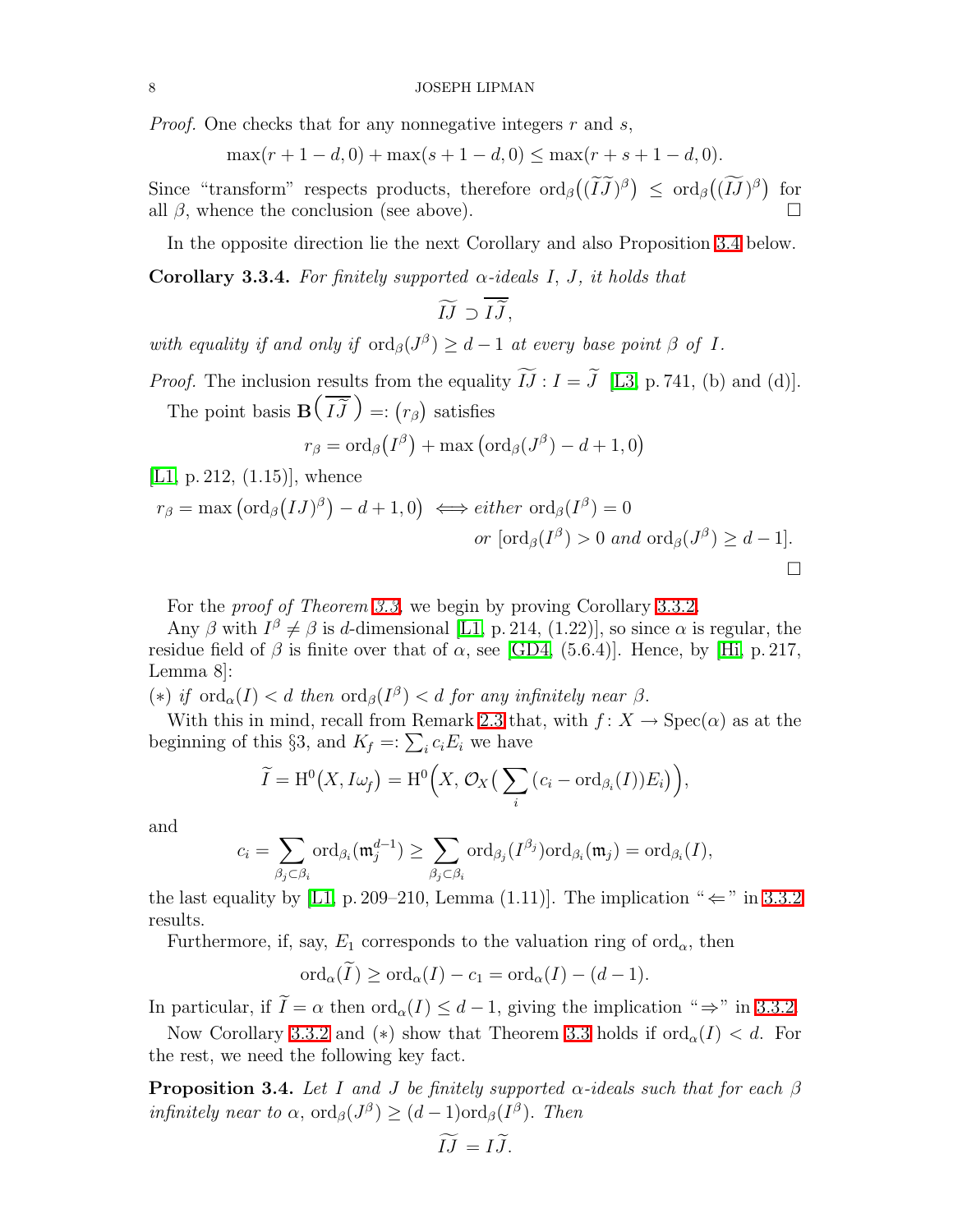*Proof.* In the proof of Lemma [1.1,](#page-1-1) applied to the present situation, one has  $I_i = I^{\beta_i}$ ; hence the condition " $\text{ord}_{\beta}(J^{\beta}) \geq (d-1)\text{ord}_{\beta}(I^{\beta})$  for each  $\beta$ " translates to

$$
(3.4.1) \ \left( v_i(J) - \sum_{\{j \mid \beta_j \prec \beta_i\}} v_j(J) \right) \geq (d-1) \left( v_i(I) - \sum_{\{j \mid \beta_j \prec \beta_i\}} v_j(I) \right) \qquad (1 \leq i \leq r),
$$

which implies that if  $f: X \to \text{Spec}(\alpha)$  is a composite of closed-point blowups such that  $I\mathcal{O}_X$  and  $J\mathcal{O}_X$  are both invertible (such an f exists because IJ is finitely supported) then, for  $0 \le k \le d-1$ , it holds that  $I^k(J\mathcal{O}_X)^{-1} = \mathcal{O}_X(D_k)$  with  $D_k$  a full divisor on X.

Hence, by Corollary [2.4\(](#page-4-2)i),

$$
\mathrm{H}^{d-i}\big(X,(I\mathcal{O}_X)^{-k}J\omega_f\big)=\mathrm{H}^{d-i}\big(X,\mathcal{O}_X(K_f-D_k)\big)=0\qquad(0\leq i,k\leq d-1).
$$

This being so, we see that the case  $J = I<sup>n</sup>$   $(n \ge d-1)$  is treated in [\[L3,](#page-11-0) §2.3]; and the proof for arbitrary J is essentially the same.<sup>[5](#page-8-1)</sup>

<span id="page-8-0"></span>Corollary 3.4.2. If J is a finitely supported  $\alpha$ -ideal with  $\text{ord}_{\alpha}(J) \geq d-1$  then

$$
\widetilde{\mathfrak{m}_{\alpha}J}=\mathfrak{m}_{\alpha}\widetilde{J}.
$$

Now we can prove Theorem [3.3](#page-6-2) by induction on the least number of closed-point blowups needed to principalize I. Set  $\text{ord}_{\alpha}(I):=a$ . Since we have already disposed of the case  $a < d$ , it will clearly be enough to show that:

(1) If  $a \geq d-1$ , then  $\text{ord}_{\alpha}(I) = a+1-d$ ; and

(2) if  $g: X_1 \to \text{Spec}(\alpha)$  is the blow up of  $\mathfrak{m} := \mathfrak{m}_{\alpha}$ , and  $\beta$  is the local ring of a closed point on  $X_1$ , then

$$
\widetilde{I^{\beta}} = (\widetilde{I})^{\beta}.
$$

Let  $h: X = X_r \to X_1$  be as in Theorem [2.1.](#page-3-1) For any  $\mathcal{O}_X$ -module L, the natural map is an isomorphism  $\mathfrak{m}h_*(L) \longrightarrow h_*(\mathfrak{m}L)$ . (The assertion being local on  $X_1$ , one can assume that  $m\mathcal{O}_{X_1} \cong \mathcal{O}_{X_1} \ldots$  Furthermore, from Remark [2.3](#page-4-1) one deduces that  $\omega_h = \omega_f(\mathfrak{m} \mathcal{O}_X)^{d-1}$ . So with  $\mathcal{I}_1 := I(\mathfrak{m} \mathcal{O}_{X_1})^{-a}$ , it holds that

$$
(\mathfrak{m} \mathcal{O}_{X_1})^{a-d+1} \widetilde{\mathcal{I}_1} := (\mathfrak{m} \mathcal{O}_{X_1})^{a-d+1} h_* \big( \mathcal{I}_1 \omega_h \big) = (\mathfrak{m} \mathcal{O}_{X_1})^{a-d+1} h_* \big( \mathcal{I}_1 \omega_f (\mathfrak{m} \mathcal{O}_X)^{d-1} \big)
$$
  
= 
$$
(\mathfrak{m} \mathcal{O}_{X_1})^{a-d+1} h_* \big( I \omega_f (\mathfrak{m} \mathcal{O}_X)^{-a+d-1} \big) = h_* (I \omega_f).
$$

Using induction on  $s > 0$ , one deduces from Corollary [3.4.2](#page-8-0) that

$$
\mathfrak{m}^s \widetilde{I} = \widetilde{\mathfrak{m}^s I} := \mathrm{H}^0(X, \mathfrak{m}^s I \omega_f) = \mathrm{H}^0(X_1, h_*(\mathfrak{m}^s I \omega_f)) = \mathrm{H}^0(X_1, \mathfrak{m}^s h_*(I \omega_f)).
$$

Since the invertible  $\mathcal{O}_{X_1}$ -module  $\mathfrak{m}\mathcal{O}_{X_1}$  is g-ample, and  $h_*(I\omega_f)$  is coherent, therefore  $\mathfrak{m}^s h_*(I\omega_f)$  is generated by its global sections for all  $s \gg 0$ ; that is, by the preceding,

$$
\mathfrak{m}^s h_*(I\omega_f)=\mathfrak{m}^s \widetilde{I}\mathcal{O}_{X_1},
$$

whence

$$
(\mathfrak{m}\mathcal{O}_{X_1})^{a-d+1}\widetilde{\mathcal{I}_1}=h_*(I\omega_f)=\widetilde{I}\mathcal{O}_{X_1}.
$$

Since  $\mathcal{I}_1 \not\subset \mathfrak{m} \mathcal{O}_{X_1}$ , this implies (1) above; and then—as it is straightforward to check for any  $z \in X_1$  that the stalk  $(\widetilde{\mathcal{I}_1})_z$  is just  $(\widetilde{\mathcal{I}_1})_z$ —localizing at  $\beta$  gives (2).

This completes the proof of Theorem [3.3.](#page-6-2)

<span id="page-8-1"></span><sup>&</sup>lt;sup>5</sup>Here, a principalization of I is given to begin with, so the fact—of which a special case is used in loc. cit.—that the  $\tilde{\phantom{a}}$  operation on  $\alpha$ -ideals commutes with smooth base change follows from commutativity with  $H^0$  and with formation of  $\omega$ .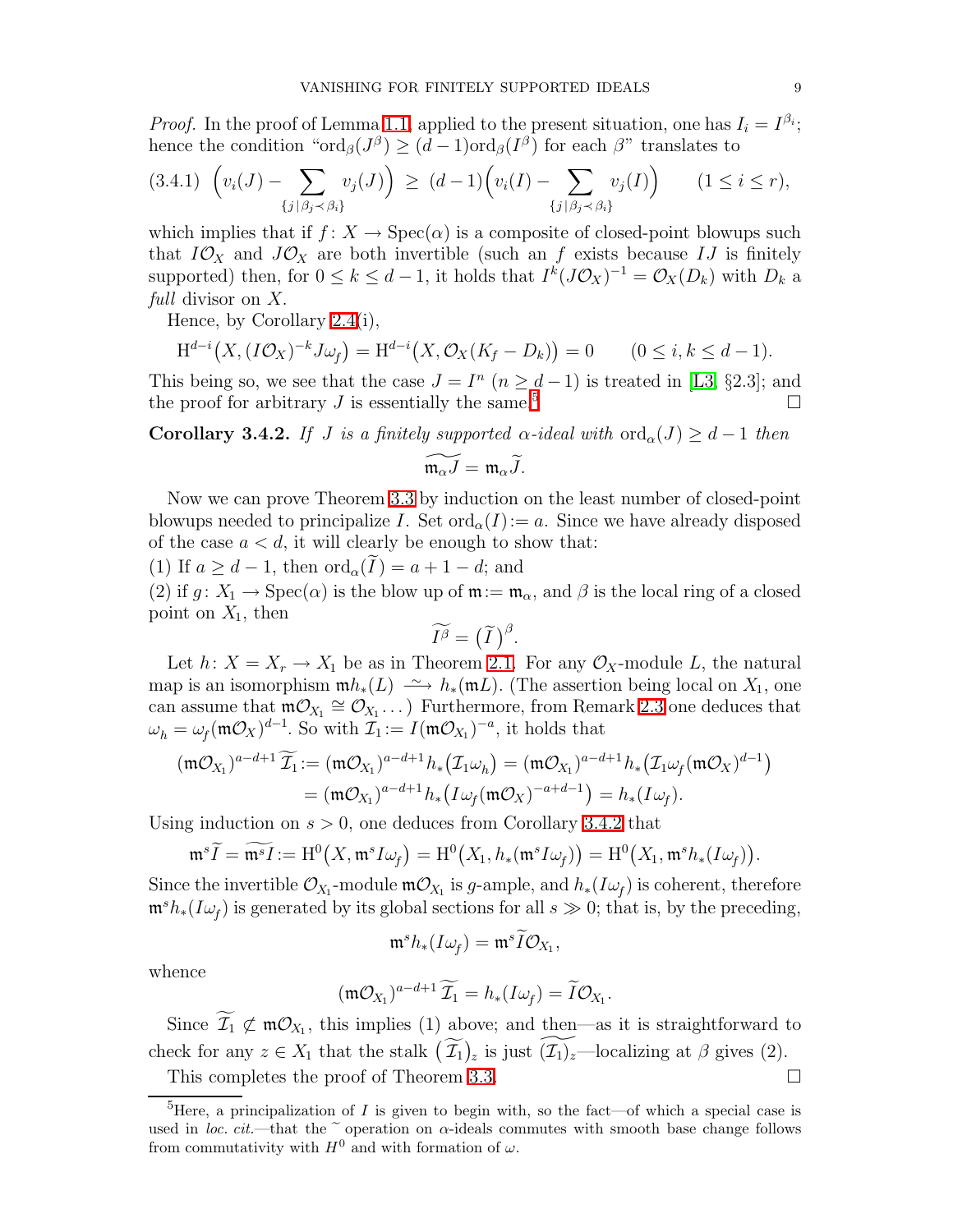### 4. Additional observations

Let  $J = (\xi_1, \ldots, \xi_d)$   $(d := \dim \alpha)$  be a finitely supported (hence  $\mathfrak{m}_{\alpha}$ -primary)  $\alpha$ -ideal. Proposition [4.2\(](#page-9-0)ii) shows that (as was mentioned in the Introduction)  $\widetilde{JJ^{n-1}} = \widetilde{J^n}$  for all  $n \geq d$ , whereas for  $1 \leq s < d$ ,  $\widetilde{J^{s-1}} \neq \widetilde{J^s}$ ; and Proposi-tion [4.2\(](#page-9-0)i) shows, via Corollary [3.3.2,](#page-8-0) that for  $s > 0$ ,  $JJ^{s-1} = \overline{J^s}$  if and only if  $s > d(1 - 1/\text{ord}_{\alpha}(J)).$  In particular,  $J\overline{J^{d-1}} = \overline{J^d}.$ 

<span id="page-9-1"></span>Remark 4.1. Bernd Ulrich informed me of an example of Huneke and Huckaba [\[HH,](#page-10-8) p. 88], in which  $\alpha$  can be taken to be the localization at  $(x, y, z)$  of the polynomial ring  $\mathbb{C}[x, y, z]$  (so that  $d = 3$ ),  $J = (x^4, y(y^3 + z^3), z(y^3 + z^3))$ , and  $J\overline{J^2} \neq \overline{J^3}$ . This J cannot, then, be finitely supported. In fact it has a curve of base points in the blow up of  $\mathfrak{m}_{\alpha}$ . Moreover, analysis of the proof of Proposition [4.2\(](#page-9-0)i) shows that if  $f: X \to \text{Spec}(\alpha)$  is a principalization of J by a sequence of smoothly centered blowups then  $H^1(X, J\mathcal{O}_X) \supset \overline{J^3}/J\overline{J^2} \neq 0$ . Thus, for instance, Corollary [3.1\(](#page-5-1)ii) does not hold for principalizations of arbitrary  $\mathfrak{m}_{\alpha}$ -primary ideals.

It is well-known that for any ideal  $I \supset J$ , the dual of  $\alpha/I$  (i.e.,  $\text{Hom}_{\alpha}(\alpha/I, \mathcal{E}),$ where  $\mathcal E$  is an injective hull of  $\alpha/\mathfrak{m}_{\alpha}$  is (isomorphic to)  $(J:I)/J$ . Indeed, by local duality the dual of  $\alpha/I = H_{\mathfrak{m}_{\alpha}}^{0}(\alpha/I)$  is  $\mathrm{Ext}^{d}(\alpha/I, \alpha)$ , and, the sequence  $(\xi_{1}, \ldots, \xi_{d})$ being regular, there are standard isomorphisms

$$
\text{Ext}^{d}(\alpha/I, \alpha) \cong \text{Hom}_{\alpha}(\alpha/I, \alpha/J) \cong (J:I)/J.
$$

<span id="page-9-0"></span>**Proposition 4.2.** For the preceding J, setting  $J^t := \alpha$  for all  $t \leq 0$ , we have, for all  $s \in \mathbb{Z}$ ,

(i)  $\overline{J^s}/JJ^{s-1}$  is dual to  $\alpha/(J^{d-s}+J)$ ; and (ii)  $J^s/JJ^{s-1}$  is dual to  $\alpha/(J^{d-s}+J)$ . Hence, since a finite-length module and its dual have the same annihilator, (iii)  $J\overline{J^{s-1}}$  :  $\overline{J^s} = J^{d-s} + J$ ; and (iv)  $JJ^{s-1}$ :  $J^s = J^{d-s} + J$ .

A proof is given below.

<span id="page-9-2"></span>**Corollary 4.3.** For any  $s \in \mathbb{Z}$ , the following conditions are equivalent.

(i)  $JJ^{s-1} = J^s \cap J$ . (ii)  $J J^{d-s-1}$ :  $J^{d-s} = J$ :  $J^{d-s}$ . (iii)  $JJ^{d-s-1} = J^{d-s} \cap J$ . (iv)  $JJ^{s-1}$ :  $J^s = J : J^s$ .

*Proof.* Since, clearly,  $J\widetilde{J^{s-1}} \subset \widetilde{J^{s}} \cap J$ , therefore [4.2\(](#page-9-0)ii) makes condition (i) hold if and only if  $J^s/(J^s \cap J)$  is dual to  $\alpha/(J^{d-s} + J)$ , i.e., isomorphic to  $(J : J^{d-s})/J$ . All these modules have finite length, so the natural isomorphism

$$
\widetilde{J^s}/(\widetilde{J^s} \cap J) \cong (\widetilde{J^s} + J)/J \stackrel{4.2(iii)}{=} (J\overline{J^{d-s-1}} : \overline{J^{d-s}})/J
$$

shows that (i)  $\Longleftrightarrow$  (ii).

The proof of (iii)  $\iff$  (iv) is analogous. (Replace s by  $d - s$ , and interchange  $\sim$  and  $-$ .)

The implications (i)  $\implies$  (iv) and (iii)  $\implies$  (ii) are obvious.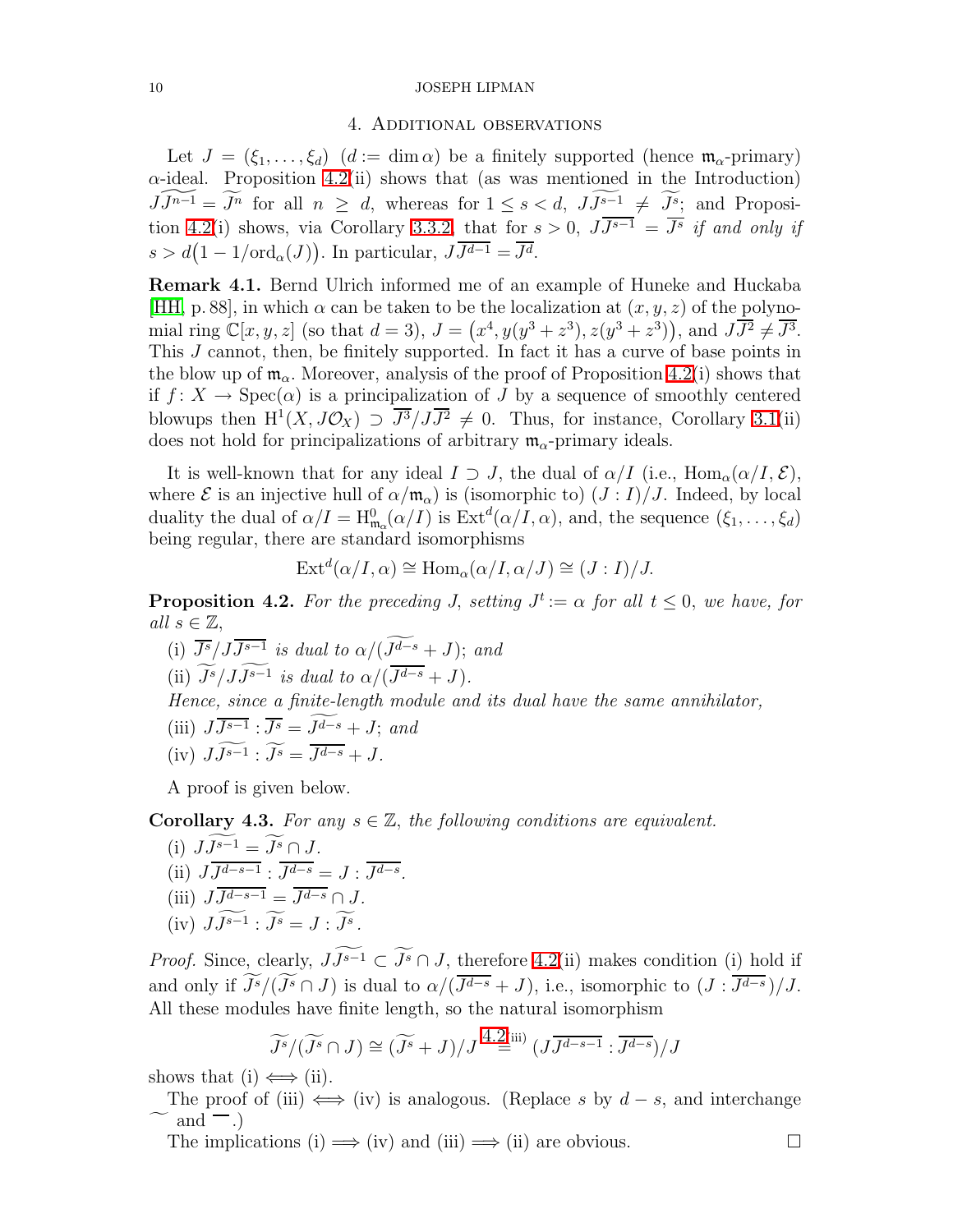Corollary 4.4. The following hold.

(i)  $J\widetilde{J^{d-2}} = \widetilde{J^{d-1}} \cap J$ . (ii)  $JJ^{d-2} = J^{d-1} \cap J$ . (iii)  $J\widetilde{J^{d-3}} = \widetilde{J^{d-2}} \cap J$ .

*Proof.* For  $s > d - 1$ , condition [4.3\(](#page-9-2)ii) obviously holds, whence so does 4.3(i). Similarly, (ii) results from  $4.3$ (iv)  $\implies$   $4.3$ (iii), with  $s = 1$ .

As pointed out by Bernd Ulrich, condition (iii) results similarly from the fact that [4.3\(](#page-9-2)iii) holds for  $s = d - 2$ , a special case of the main result in [\[It\]](#page-11-9).

*Proof of Proposition 4.2.* Let  $f: X \to \text{Spec}(\alpha)$  be a composition of closed-point blowups such that  $L := J\mathcal{O}_X$  is invertible. Then for all  $s \in \mathbb{Z}$ ,  $H^0(X, L^s) = \overline{J^s}$  and  $\mathrm{H}^0(X, L^s\omega_f) = J^s.$ 

Corollary [3.1\(](#page-5-1)ii) and (ii)', give, for all  $j \geq 0$ ,

$$
H^{i}(X, L^{j}) = 0 \t (i \neq 0),
$$
  
\n
$$
H^{i}(X, L^{-j}) = 0 \t (0 < i < d - 1).
$$

Arguing as in [\[LT,](#page-11-4) p. 112], one finds then that  $\overline{J^s}/JJ^{s-1}$  is isomorphic to the kernel of the map

$$
H^{d-1}(X, L^{s-d}) \xrightarrow{\xi_1 \oplus \cdots \oplus \xi_d} H^{d-1}(X, L^{s+1-d}) \oplus \cdots \oplus H^{d-1}(X, L^{s+1-d}).
$$

Hence  $\overline{J^s}/JJ^{s-1}$  is dual to the cokernel of the dual map

$$
\underbrace{\mathrm{H}^1_E(X, L^{d-s-1}\omega_f) \times \cdots \times H^1_E(X, L^{d-s-1}\omega_f)}_{d \text{ times}} \xrightarrow{\left(\xi_1, \dots, \xi_d\right)} \mathrm{H}^1_E(X, L^{d-s}\omega_f).
$$

Corollary [3.1\(](#page-5-1)i) and (iv) give, for all  $j \in \mathbb{Z}$ ,  $H_E^1(X, L^j\omega_f) \cong \alpha/\widetilde{J}^j$ . Accordingly, one verifies that  $\overline{J^s}/JJ^{s-1}$  is dual to the cokernel of the map

$$
\alpha^d\xrightarrow{(\xi_1,\ldots,\xi_d)}\alpha/\widetilde{J^{d-s}},
$$

proving (i). The proof of (ii) is analogous, except that one begins by tensoring the complex  $K(F, \sigma)$  in [\[LT,](#page-11-4) p. 112] with  $L^s \omega_f$  instead of with  $L^s$  $\overline{a}$  .  $\overline{a}$ 

# **REFERENCES**

- <span id="page-10-4"></span><span id="page-10-0"></span>[AGL] A. Campillo, G. Gonzalez-Sprinberg, and M. Lejeune-Jalabert, Clusters of infinitely near points, Math. Annalen 306 (1996), 169–194.
- <span id="page-10-5"></span>[C] S.D. Cutkosky, A vanishing theorem for local rings, *Math. Res. Lett.* 1 (1994), 752–754.
- <span id="page-10-6"></span>[DC] C. D'Cruz, Integral closedness of  $MI$  and the formula of Hoskin and Deligne for finitely supported complete ideals, *J. Algebra* **304** (2006), 613–632.
- <span id="page-10-3"></span> $[Ga]$  J. F. Gately,  $*$ -simple complete monomial ideals, *Comm. Algebra* 33 (2005), 2833–2849.
- [GD3] A. Grothendieck and J. Dieudonné, *Élements de Géométrie Algébrique* III, Publications Math. IHES 11, Paris, 1961.
- <span id="page-10-7"></span><span id="page-10-2"></span>[GD4]  $\Box$ , Elements de Géométrie Algébrique IV, Publications Math. IHES 24, Paris, 1965.
- <span id="page-10-8"></span>[Hi] H. Hironaka, Resolution of Singularities of an Algebraic Variety Over a Field of Characteristic Zero: II, Annals of Math.  $79$  (1964), 205-326.
- [HH] S. Huckaba and C. Huneke, Normal ideals in regular rings, J. reine angew. Math. 510 (1999), 63–82.
- <span id="page-10-1"></span>[Hy] E. Hyry, Blow-up rings and rational singularities, Manuscripta Math. 98 (1999), 377–390.